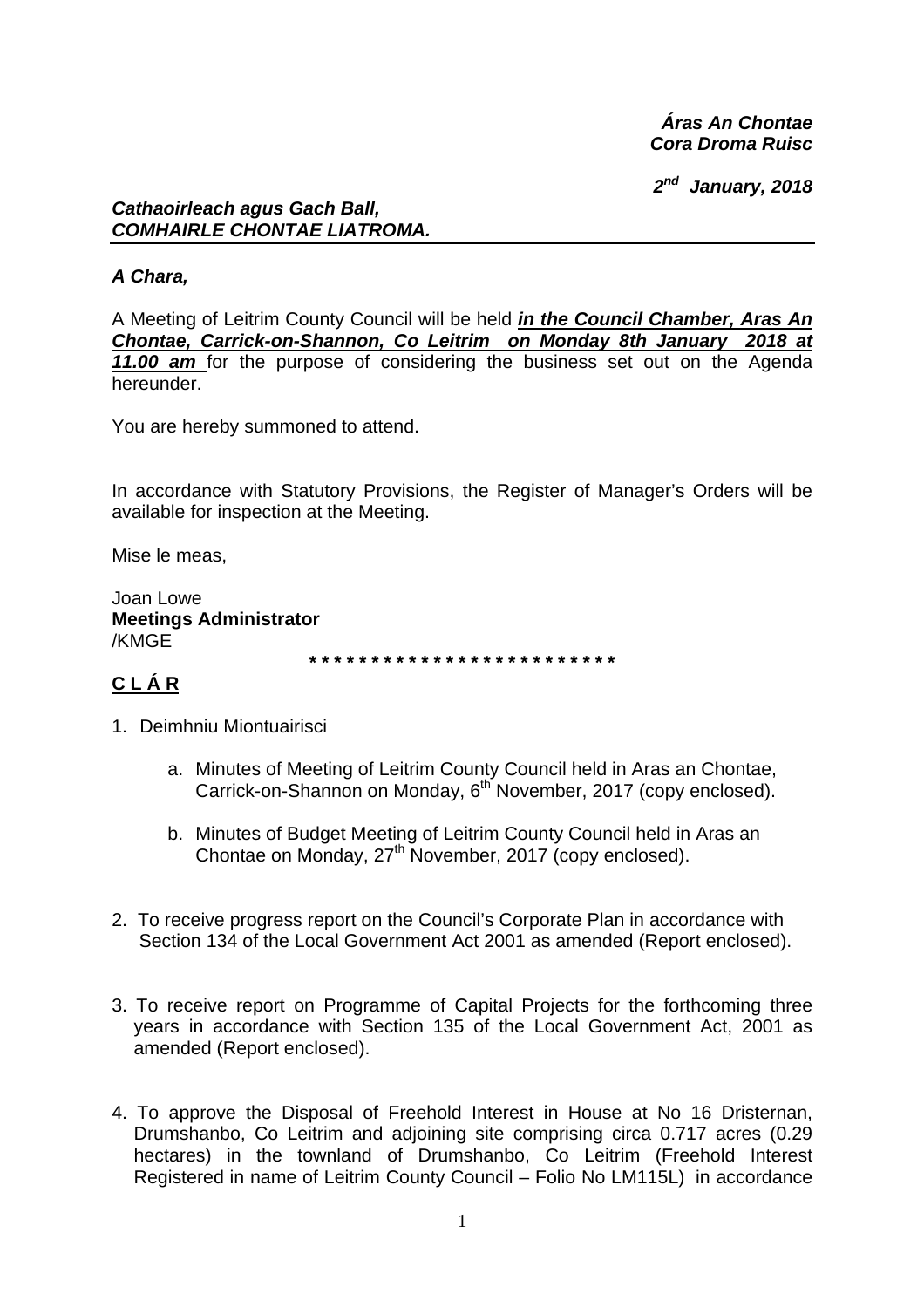with Section 183 of the Local Government Act, 2001 and Notice of Intention to dispose of Freehold interest in house, and adjoining site comprising circa 0.717 acres (0.29 hectares) in the townland of Drumshanbo, Co Leitrim dated 22<sup>nd</sup> December 2017 which was circulated to each Member.

- 5. To consider Monthly Management Reports by the Chief Executive for October and November 2017 in accordance with the provisions of Section 136(2) of the Local Government Act 2001 as inserted by Section 51 of the Local Government Reform Act 2014 (Reports previously circulated).
- 6. To review and amend the existing Casual Trading Byelaws (adopted in 2009 and reviewed in 2013) pursuant to Section 6 of the Casual Trading Act 1995 in relation to the control, regulation, supervision and administration of casual trading in Co. Leitrim. (Report enclosed).
- 7. To include an additional exemption / waiver (with respect to applicants participating in the testing of Zero Discharge Wastewater Treatment & Disposal Systems in Co. Leitrim) and to amend the wording of an exemption / waiver (with respect to extensions) and a reduction (with respect to replacement houses) in the County Leitrim Development Contributions Scheme 2016-2019. (Report enclosed).
- 8. To approve increasing the loan in the sum of €152,750 which was previously approved by the Members at County Council Meeting on Monday,  $11<sup>th</sup>$  January 2016 to €167,392. The loan has been provided to the North West Simon Community for the purposes of the purchase of 2 dwellings in Carrick-on-Shannon, Co Leitrim. (Report enclosed).
- 9. To note commitments to be entered into under Section 138(1) of the Local Government Act, 2001.
- 10. To consider report from Corporate Policy Group.
- 11. To approve the attendance of the Elected Members at forthcoming conferences.
- 12. Correspondence (enclosed).
- 13. Presentation from the Forest Service, Department of Agriculture, Food and the Marine.

# *Part I - Notice of Motions.*

#### *14. To consider the following Notice of Motion submitted by Councillor Padraig Fallon;*

"That the medical criteria for entry to the drivers and passengers with Disabilities Tax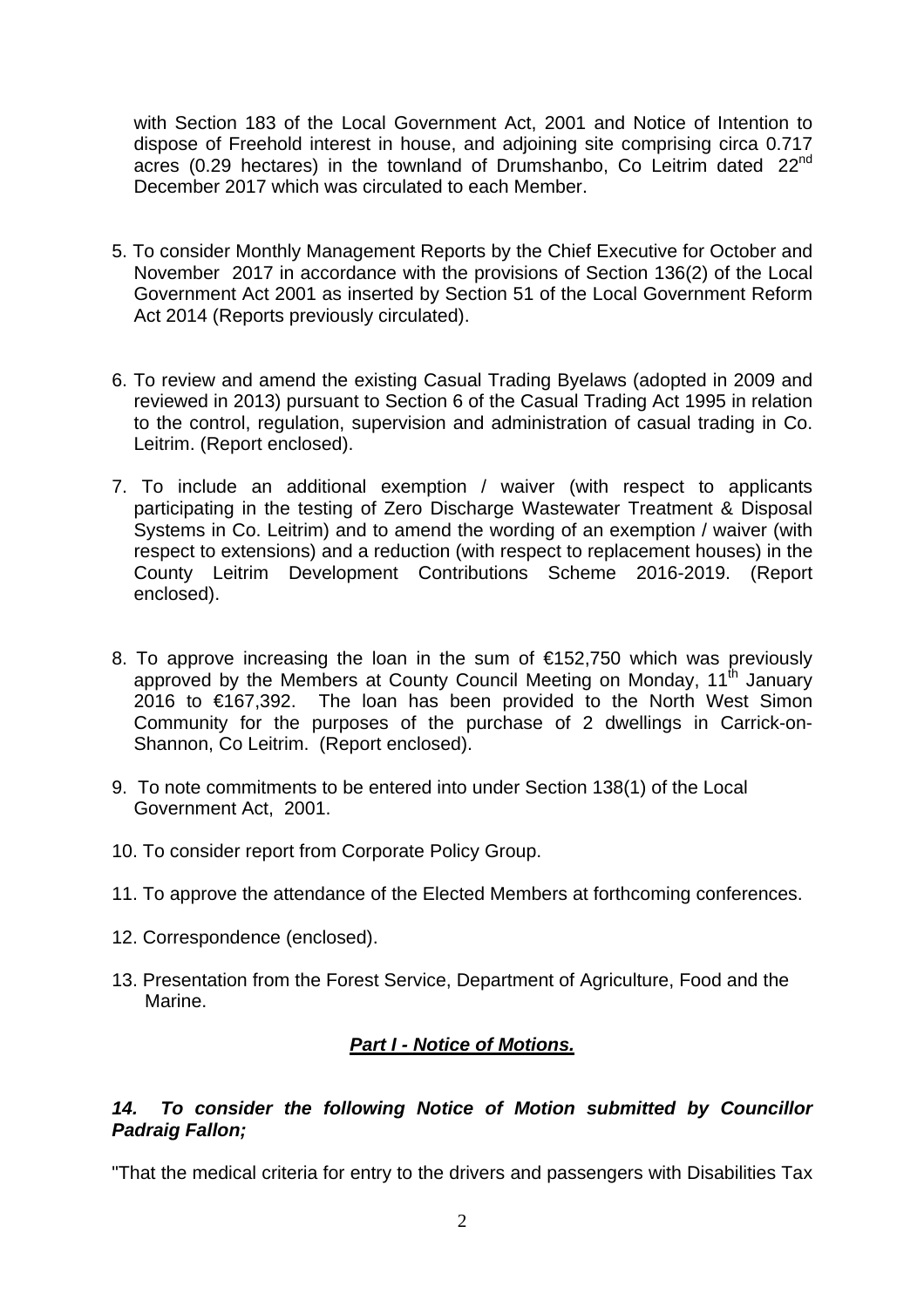Relief Scheme be amended to include those without the use of one hand or arm. That the Minister of State for Disabilities and the Minister for Finance be contacted with a view to seeking this amendment and that this Notice of Motion be passed on to all other Local Authorities."

## *15. To consider the following Notice of Motion submitted by Councillor Des Guckian;*

"That we the Members of Leitrim County Council urge the Irish Government to set about collecting, with vigour, the outstanding tax bill, of  $\epsilon$ 13 billion euro approximately, owed by The Apple Corporation and that we fight them in any delaying appeal they may bring before the Court of Justice of the European Union."

#### *16. To consider the following Notice of Motion submitted by Councillor Enda Stenson;*

"It's a number of months now since we were presented with the news of the cost of each new percolation system, on the building of a rural house. As we have all agreed this cost is prohibitive and will defeat the purpose of this Pilot Scheme. I'm sure that we would all agree to immediately contact Minister English to express our concerns that this much needed Pilot Scheme cannot progress, and I believe that the Department should fund this Pilot Scheme as it is in the interest of rural dwellers throughout Ireland that a solution is found to this problem."

## *17. To consider the following Notice of Motion submitted by Councillor Sinead Guckian;*

"I ask for the support of the Members in calling on the Chief Executive to reactivate the Centenary Committee with a view to developing a continued programme of Leitrim specific events marking the decade of Centuraries. At the end of the successful 1916-2016 Leitrim programme it was agreed by this Council to broaden and continue the work of the committee, to provide a plan for Leitrim to commemorate the following years and the historical significance of same, in the county."

#### *18. To consider the following Notice of Motion submitted by Councillor Justin Warnock;*

"Due to our rural population and no town with 10,000 residents, there is nothing for County Leitrim in the National Planning Framework 2020-2040 or in the Regional Spatial and Economic Strategy (RSES) proposals. Therefore as a matter of urgency, I will ask that our Chief Executive, Joseph Gilhooly, lead a delegation on behalf of the citizens of County Leitrim to meet Minister Eoghan Murphy, to demand that measures are put in place to ensure that this county has a future. Under the NPF 2020-2040 if Leitrim fails, so will the rest of rural Ireland."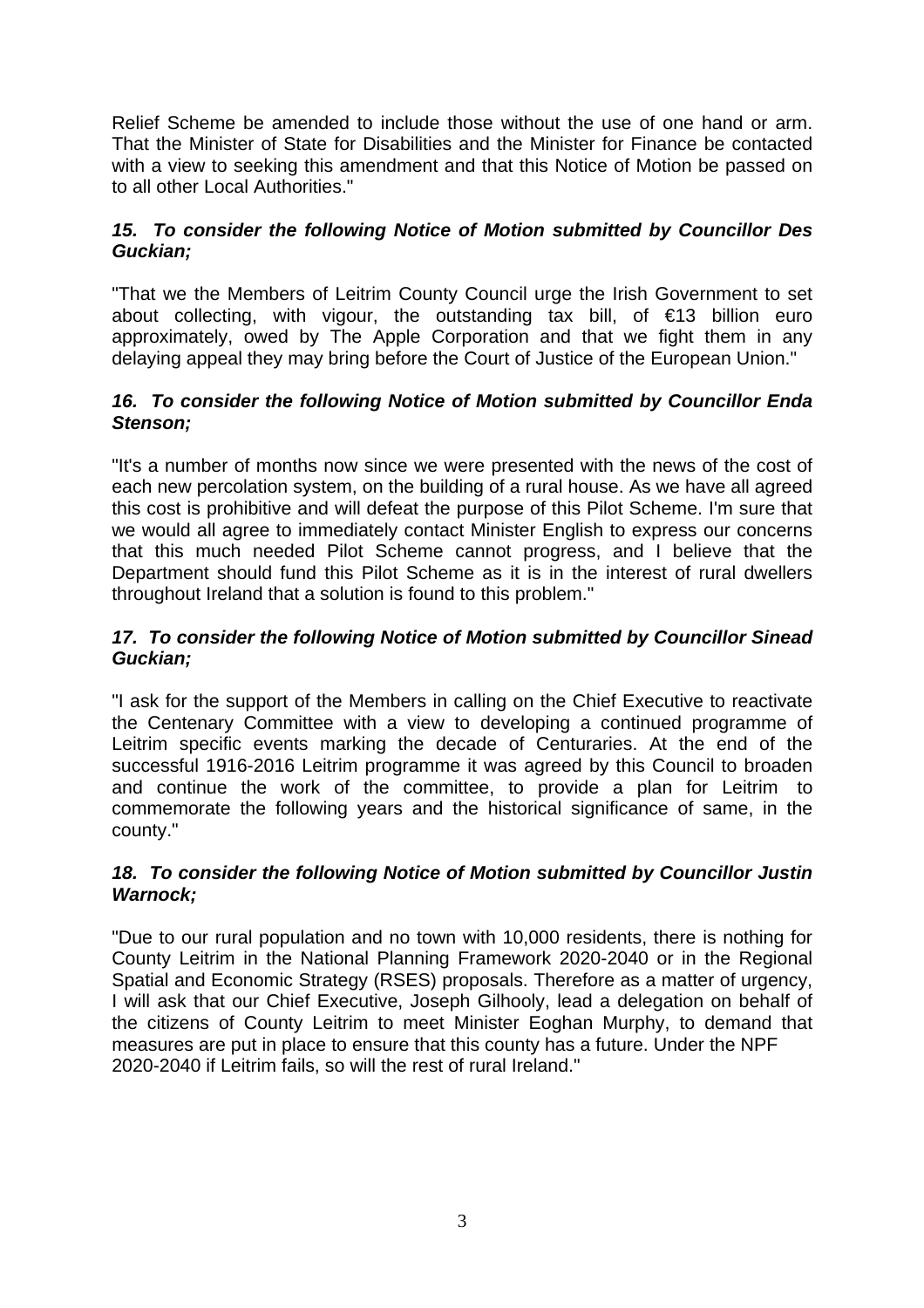## *19. To consider the following Notice of Motion submitted by Councillor Felim Gurn;*

"The proposed changes to the drink driving legislation will inevitably result in the further isolation of people living in rural Ireland. Welcome as it is, the recently announced proposal to extend the rural bus service operated by the Rural Transport Network only covers a small portion of North Leitrim. I propose that the Executive contacts the Minister for Transport, Tourism and Sport, Mr. Shane Ross TD to have all of the North Leitrim area included in the scheme."

## *20. To consider the following Notice of Motion submitted by Councillor Brendan Barry;*

"I request that Leitrim County Council opposes Irish involvement in the European Union's Permanent Structured Cooperation (PESCO), which is a progression towards the establishment of a European army and damages Irish neutrality. Irish taxpayers money would be better spent in Ireland instead of spending in European militarization."

#### *21. To consider the following Notice of Motion submitted by Councillor Sean McDermott;*

"As we begin the New Year,I am asking Leitrim County Council to engage with the O.P.W and the Kiltyclogher Community Council with regard to having a Tour Guide at Sean MacDiarmada's Homestead during the tourism season. Also if funding can be sourced for Information Panels on site at MacDiarmada's Homestead,it is very important to have these panels for tourists that visit outside opening hours."

## *22. To consider the following Notice of Motion submitted by Councillor Mary Bohan;*

"I propose that Leitrim County Council call on the Minister for Justice as a matter of urgency to provide extra Garda resources to our rural areas and to seriously consider re-opening many of the Garda Stations that have been closed. The so called 'Smart Policing' is not working."

## *23. To consider the following Notice of Motion submitted by Councillor Sean McGowan;*

"I ask the Chief Executive to write as a matter of urgency to the Minister for Housing, Planning & Local Government, Mr. Eoghan Murphy TD, to provide funding to assist those participating in the Zero Discharge Waste Water Treatment System Pilot Programme as the cost of participation outlined at the workshop in the Bush Hotel of €55,000 is prohibitive and will result in most shortlisted applicants not being in a position to participate."